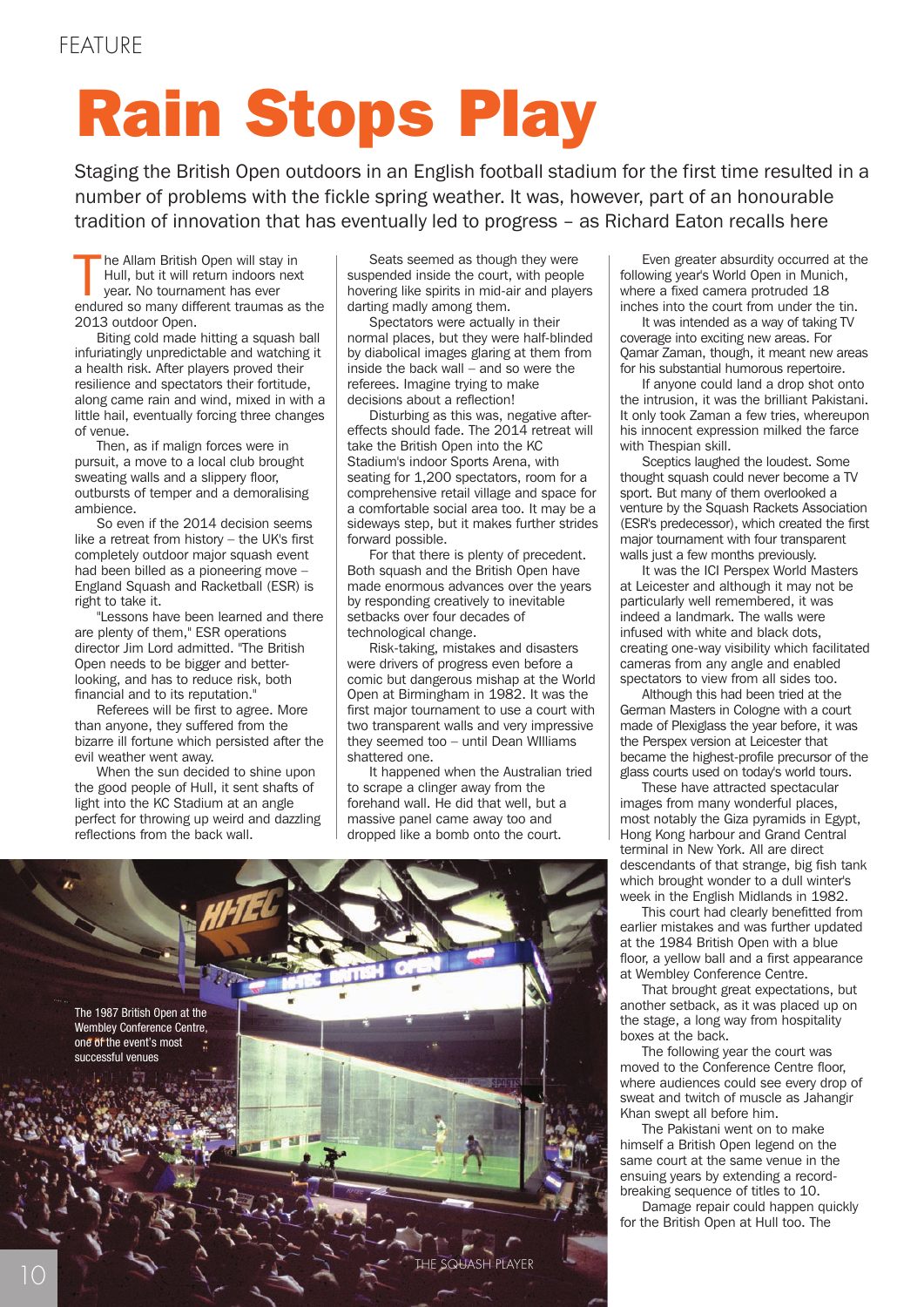**precedent is certainly there.** 

Indeed, repairs began almost immediately, according to Chris Nutley, ESR's head of competitions and events. "I sent spectators an email offering complimentary tickets for the nationals," Nutley said, explaining the compensation for 2013 disappointments.

"We told them we want you to experience an event which is established, where you wouldn't encounter the same problems. And the feedback was really good."

There was a long-term positive to be taken, he claims, from the last two days of the British Open, during which spectators enjoyed an atmosphere of relaxation, refreshment and chatter in the sun.

"It gives us something to build on, to know we can now put squash in a sports arena," Nutley concluded. "The idea is great. If you can find the right way to do it and get the right balance, it's a fantastic concept."

However, no one can be quite sure whether delights or disasters are around the corner. Uncertainties have long been part of this, one of the fastest evolving of all sports.

Even Abbeydale's pioneer of four-sided viewing – the 1970s bear-pit court with the first ever glass back wall and spectators along the top of other three – suffered glitches. Occasionally, a dangling arm would impede the ball.

A similar mishap happened at one of Abbeydale's successors, the balcony-lined Boyse court at Edgbaston Priory, where Jonah Barrington once lobbed a ball into a spectator's beer.

Before that, spectators watched the British Open final at Edgbaston from a shallow gallery, where they could not see the ball's trajectory in its last few feet before the back wall. Naturally, that was where Barrington, the controlling archcontainer, put it more often than anywhere else.

Briefly, it seemed that plastic rather than Perspex or glass might make lighter, more durable see-through courts. However, when Jahangir Khan and Gamal Awad played a record-breaking two-hour, 46-minute match on a plastic court at Chichester in 1983, there were so many scuff marks that transparent it no longer was.

Perspex benefitted. For many years it became the preferred material. In those days glass was deemed fragile and hard to handle. Ceramic dots in the walls, creating the one-way visibility, worked very well until white balls were needed to enhance TV viewing. The whiteness would wear off within half an hour of action and, tiresomely, replacements were needed after every game.

As squash became more physical and balls more expensive, this whitened enhancement could not last. What finally did for Perspex was that glass became

## **Squash's delights and disasters**



The glass floor, used in humid conditions at the 2007 World Open in Bermuda, resembled an ice rink



Wind and sand caused problems at the 1999 World Open in Egypt, with players slipping and sliding



The inflatable court at the 2011 Super Series Finals at London's Queen's Club prepares for take-off in high winds



Sharp reflections at the 2013 British Open in Hull presented challenges for both referees and spectators

#### **1962 First televising of squash**

Part of the back-wall door is removed so that matches at the Australian Championships in Perth can be televised through the gap.

#### **1971 First glass back wall court**

Installed at Abbeydale, Sheffield, and used for the British Open the following year.

#### **1978 First portable court**

Erected in Stockholm for the PIA World Series.

#### **1982 Panel collapse**

A panel collapses as two transparent walls are used in a World Championship for the first time, at Birmingham.

#### **1982 Four transparent walls**

Four transparent walls are used for the first time in a major event, at the ICI Perspex World Masters near Leicester.

#### **1985-94 British Open's best years**

A high-profile decade at Wembley Conference Centre, thanks to the correcting of earlier mistakes.

#### **1986 Ball issue**

Skidding ball designed for television disrupts World Open final in Toulouse.

#### **1999 Worldwide publicity**

Achieved by a World Open on an allglass court placed next to the Pyramids in Egypt.

#### **2002 Permanent UK glass court**

Created for the Commonwealth Games in Manchester.

#### **2005 Rain stops play**

On the Kuwait Open's outdoor court.

#### **2007 Sweating court**

Play disrupted by a sweating court at the World Open in Bermuda.

#### **2011 Inflatable failure**

Experiment with an inflatable court at the Super Series Finals at London's Queen's Club is abandoned due to high winds.

#### **2013 Hail halts play**

At the outdoor British Open in Hull – and causes another rethink.